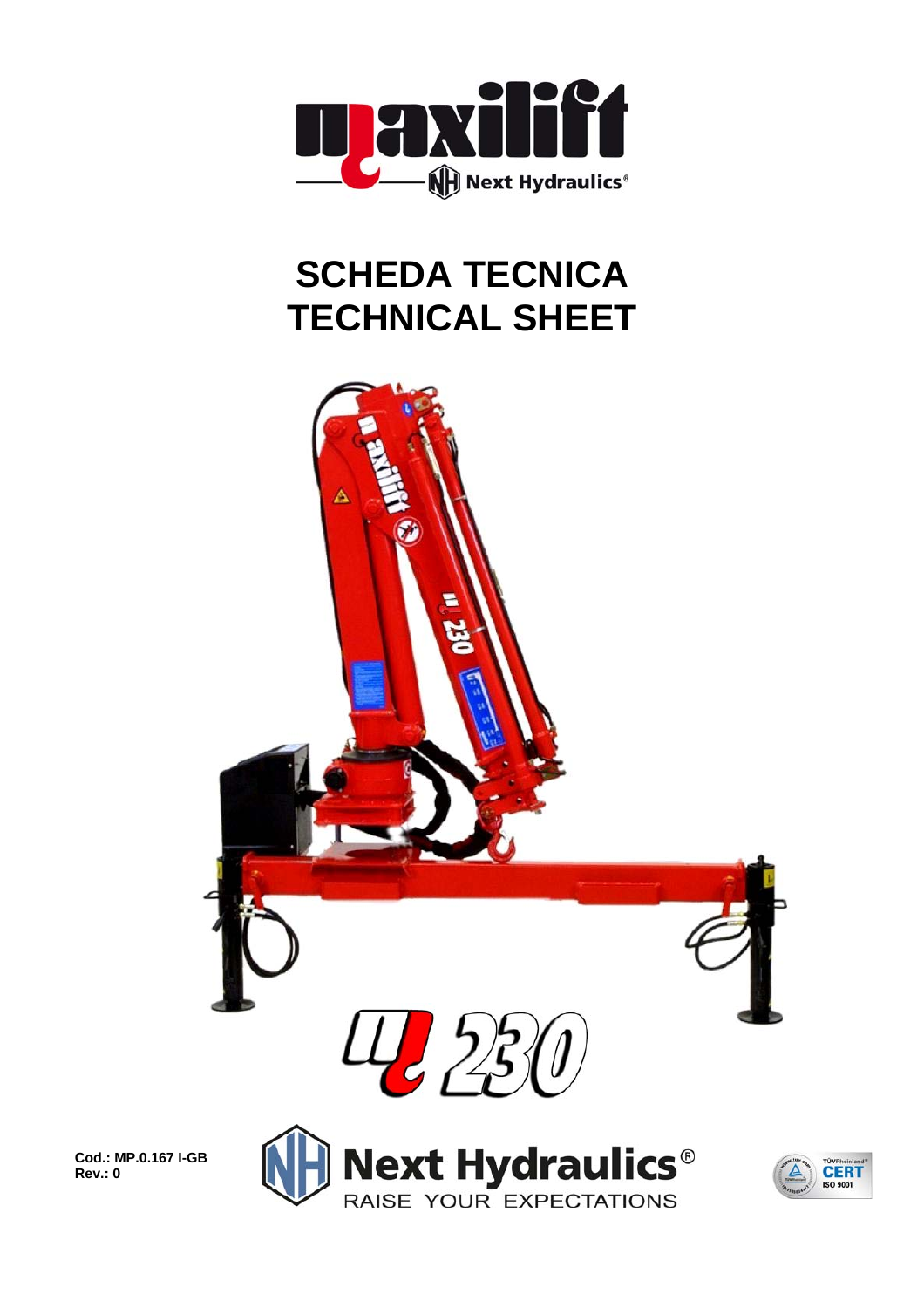





 $\circ$ 

٧  $\mathsf D$ 

| <b>GRU - CRANE</b> | А   | в   | С   | D   | L max |
|--------------------|-----|-----|-----|-----|-------|
| ML 230.2           | 530 | 130 | 860 | 620 | 3200  |
| ML 230.3           | 540 | 150 | 940 | 940 | 4200  |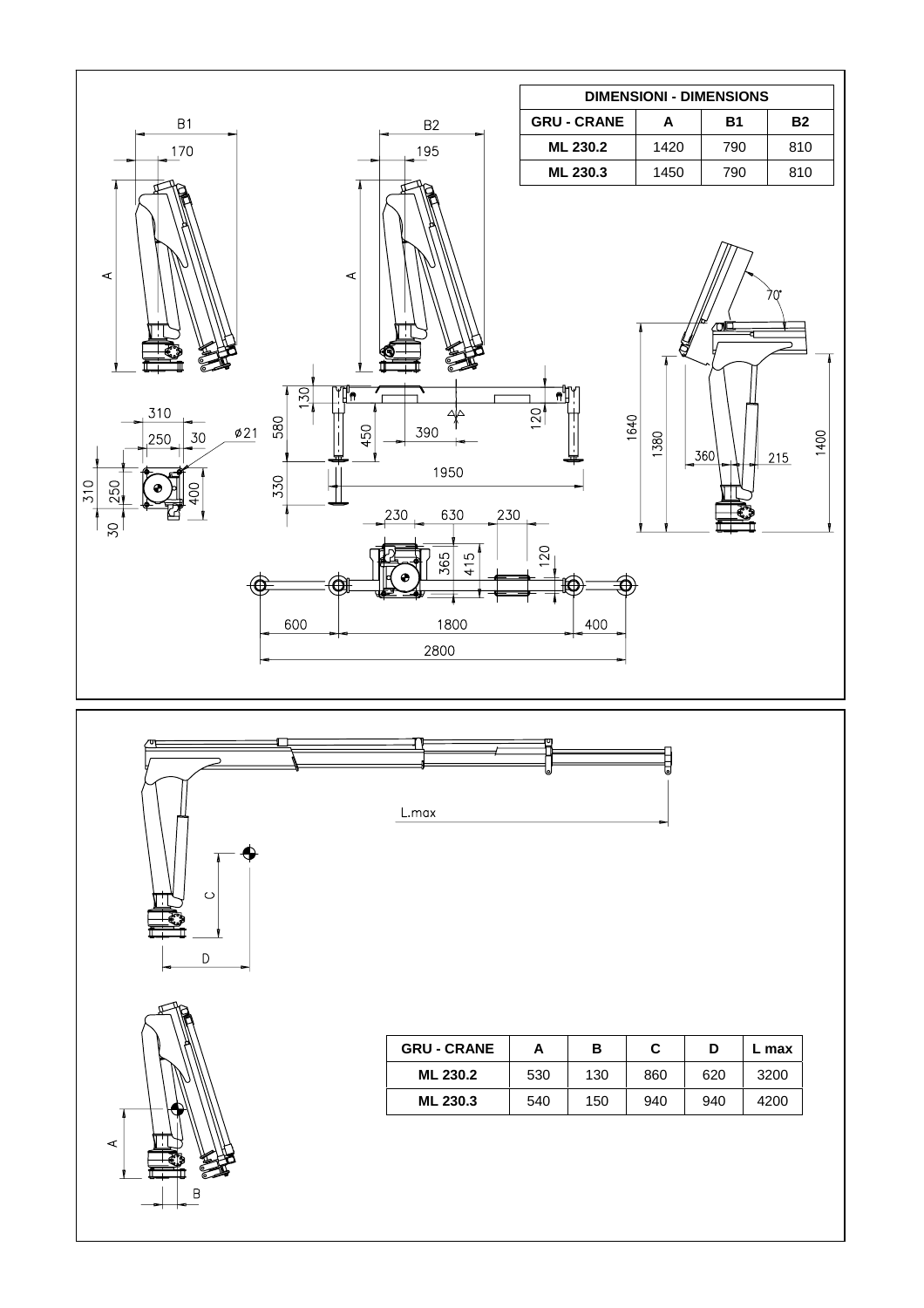|                                                  |             | <b>VERSIONE - VERSION</b> |          |  |  |
|--------------------------------------------------|-------------|---------------------------|----------|--|--|
| <b>DATI TECNICI - TECHNICAL DATA</b>             | <b>U.M.</b> | ML 230.2                  | ML 230.3 |  |  |
| CAPACITA' DI SOLLEVAMENTO                        |             |                           |          |  |  |
| <b>CRANE RATING</b>                              | kNm         | 22                        |          |  |  |
| N° SFILATE STANDARD<br>(IDRAULICHE)              |             |                           |          |  |  |
| <b>STANDARD EXTENSIONS Nr</b><br>(HYDRAULICS)    | $N^{\circ}$ | 2H                        | 3H       |  |  |
| <b>SBRACCIO STANDARD</b>                         |             |                           |          |  |  |
| STANDARD OUTREACH                                | m           | 3.20                      | 4.20     |  |  |
| ANGOLO DI ROTAZIONE                              |             |                           |          |  |  |
| <b>SLEWING ANGLE</b>                             | $\circ$     | $360^\circ$               |          |  |  |
| <b>INCLINAZIONE MASSIMA</b>                      |             | $5^{\circ}$               |          |  |  |
| MAXIMUM ANGLE SLOPE                              |             |                           |          |  |  |
| COPPIA DI ROTAZIONE                              |             | 3.2                       |          |  |  |
| <b>SLEWING TORQUE</b>                            |             |                           |          |  |  |
| ALTEZZA SOLLEVAMENTO MAX. DALLA BASE             |             | 4.30                      | 5.20     |  |  |
| MAX. LIFTING HEIGHT FROM CRANE BASE              | m           |                           |          |  |  |
| PORTATA CONSIGLIATA                              | l/min       | $8 + 10$                  |          |  |  |
| SUGGESTED OIL FLOW                               |             |                           |          |  |  |
| PRESSIONE MAX. DI ESERCIZIO                      |             | 200                       |          |  |  |
| <b>MAX. WORKING PRESSURE</b>                     | bar         |                           |          |  |  |
| PESO GRU BASE<br>VERS. H                         |             | 225                       | 255      |  |  |
| <b>BASIC CRANE WEIGHT</b><br>VERS. E             | kg          | 245                       | 275      |  |  |
| PESO BASAMENTO CON STABILIZZATORI ESTENDIBILI    |             | $102 \div 109$            |          |  |  |
| BASE WEIGHT WITH EXTENDABLE STABILIZERS          |             |                           |          |  |  |
| PESO TRAVERSA 2 STABILIZZATORI ESTENDIBILI       |             | $69 + 83$                 |          |  |  |
| <b>BEAM WEIGHT WITH 2 EXTENDABLE STABILIZERS</b> |             |                           |          |  |  |
| ASSORBIMENTO MOTORE GRU ELETTROIDR, 12V          |             |                           | 80/230   |  |  |
| MOTOR ABSORPTION FOR ELECTROHYDR. CRANE 12V      |             | 80/230                    |          |  |  |
| ASSORBIMENTO MOTORE GRU ELETTROIDR. 24V          | A           |                           | 50/120   |  |  |
| MOTOR ABSORPTION FOR ELECTROHYDR. CRANE 24V      | min/max     | 50/120                    |          |  |  |

| <b>SPECIFICHE ARGANO - WINCH SPECIFICATIONS</b> | <b>U.M.</b> |     |
|-------------------------------------------------|-------------|-----|
| ARGANO TIRO DIRETTO MAX. (3°STRATO)             |             |     |
| MAX. WINCH SINGLE LINE CAPACITY (3rd LAYER)     | kg          | 500 |
| <b>DIAMETRO FUNE</b>                            |             |     |
| ROPE DIAMETER                                   | mm          |     |
| LUNGHEZZA FUNE                                  |             |     |
| ROPE LENGTH                                     | m           | 25  |
| PESO KIT ARGANO                                 |             |     |
| <b>WINCH KIT WEIGHT</b>                         | kg          | 70  |

| <b>VERSIONE - VERSION</b> | <b>DESCRIZIONE</b> | <b>DESCRIPTION</b> |  |  |
|---------------------------|--------------------|--------------------|--|--|
| "F" 12V                   | ELETTROIDRAULICA   | ELECTROHYDRAULIC   |  |  |
| "F" 24V                   | ELETTROIDRAULICA   | ELECTROHYDRAULIC   |  |  |
| "Н"                       | <b>IDRAULICA</b>   | <b>HYDRAULIC</b>   |  |  |

| <b>TEMPI DI FUNZIONAMENTO</b> |                                             |                                                |       | <b>OPERATING TIMES</b>              |                                                |       |                                         |       |
|-------------------------------|---------------------------------------------|------------------------------------------------|-------|-------------------------------------|------------------------------------------------|-------|-----------------------------------------|-------|
| VERS.                         | <b>ROTAZIONE</b><br><b>SLEWING</b><br>(rpm) | <b>SOLLEVAMENTO</b><br><b>LIFTING</b><br>(sec) |       | <b>DISCESA</b><br>LOWERING<br>(sec) | <b>USCITA</b><br><b>EXTENSION OUT</b><br>(sec) |       | RIENTRO<br><b>EXTENSION IN</b><br>(sec) |       |
|                               |                                             | p min                                          | p max |                                     | 230.2                                          | 230.3 | 230.2                                   | 230.3 |
| "E" 12/24V                    | 2.0                                         | 20                                             | 35    | 20                                  | 19                                             | 29    | 10                                      | 15    |
| "H" (PTO)                     | 2.3                                         | 20                                             |       | 20                                  | 19                                             | 29    | 10                                      | 15    |

p min: pressione min. di esercizio – min. working pressure p max: pressione max. di esercizio – max. working pressure